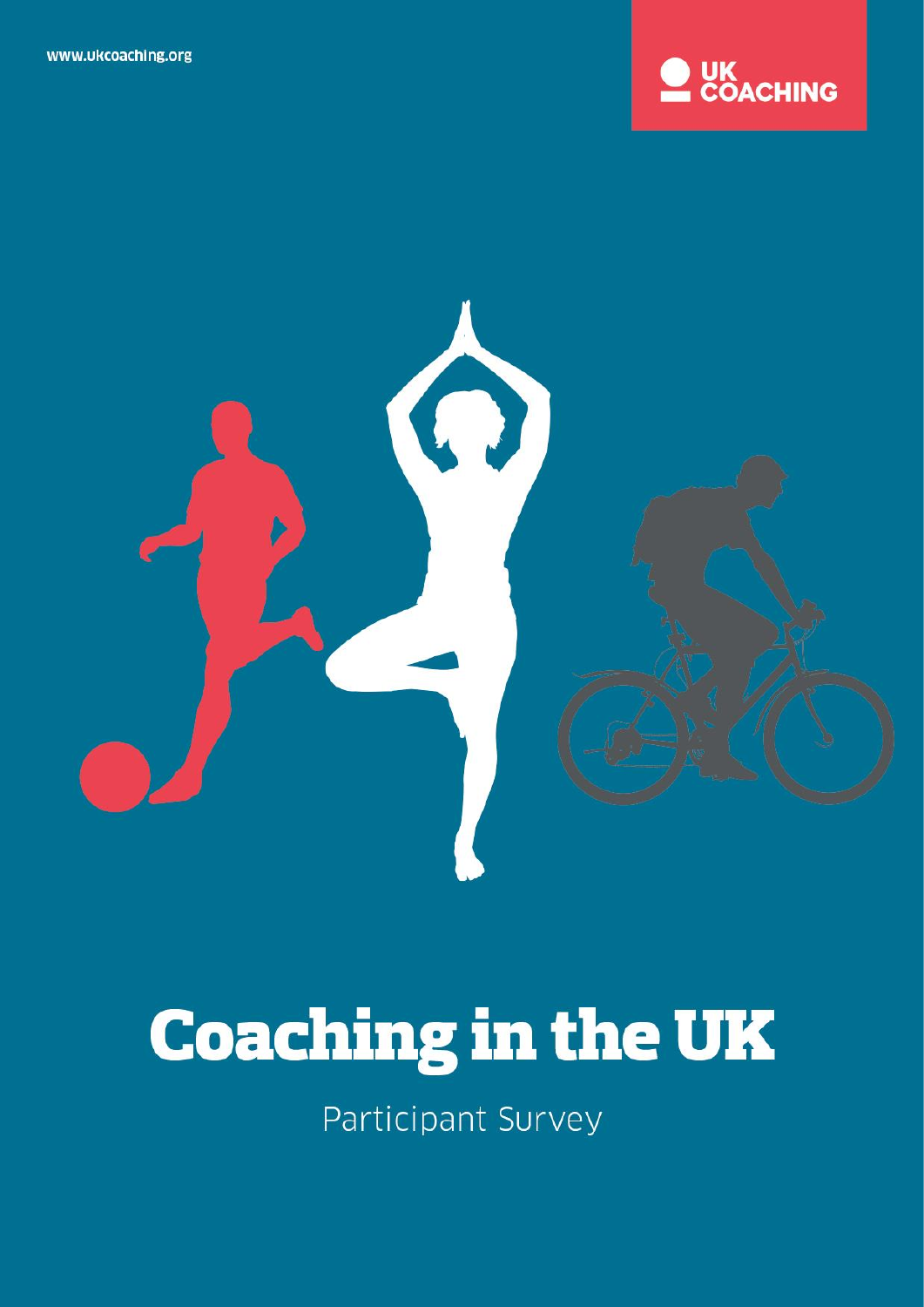www.ukcoaching.org



The National Coaching Foundation, 2017

This document is copyright under the Berne Convention. All rights are reserved. Apart from any fair dealing for the purposes of private study, research, criticism or review, as permitted under the Copyright, Designs and Patents Act 1988, no part of this publication may be reproduced, stored in a retrieval system or transmitted in any form or by any means, electronic, electrical, chemical, mechanical, optical, photocopying, recording or otherwise, without the prior permission of the copyright owner. Enquiries should be addressed to Coachwise Ltd.

UK Coaching is the brand name of The National Coaching Foundation and has been such since May 2017.

Author: Beth Thompson and John Mcilroy

UK Coaching Chelsea Close Off Amberley Road Armley Leeds LS12 4HP

Tel: 0113-274 4802 Fax: 0113-231 9606 Email: [coaching@ukcoaching.org](mailto:coaching@ukcoaching.org) Website: [www.ukcoaching.org](http://www.ukcoaching.org/)

#### **ISBN: 978-1-913008-04-8**

UK Coaching will ensure that is has professional and ethical values and that all its practices are inclusive and equitable.

#### **Acknowledgements**

UK Coaching commissioned YouGov to undertake the survey fieldwork and analysis. The questionnaires were developed by UK Coaching, in consultation with other partners. UK Coaching would like to thank YouGov for their support and advice throughout the development process. This report is written by UK Coaching, based on analysis of the data conducted by YouGov and additional analysis conducted by UK Coaching.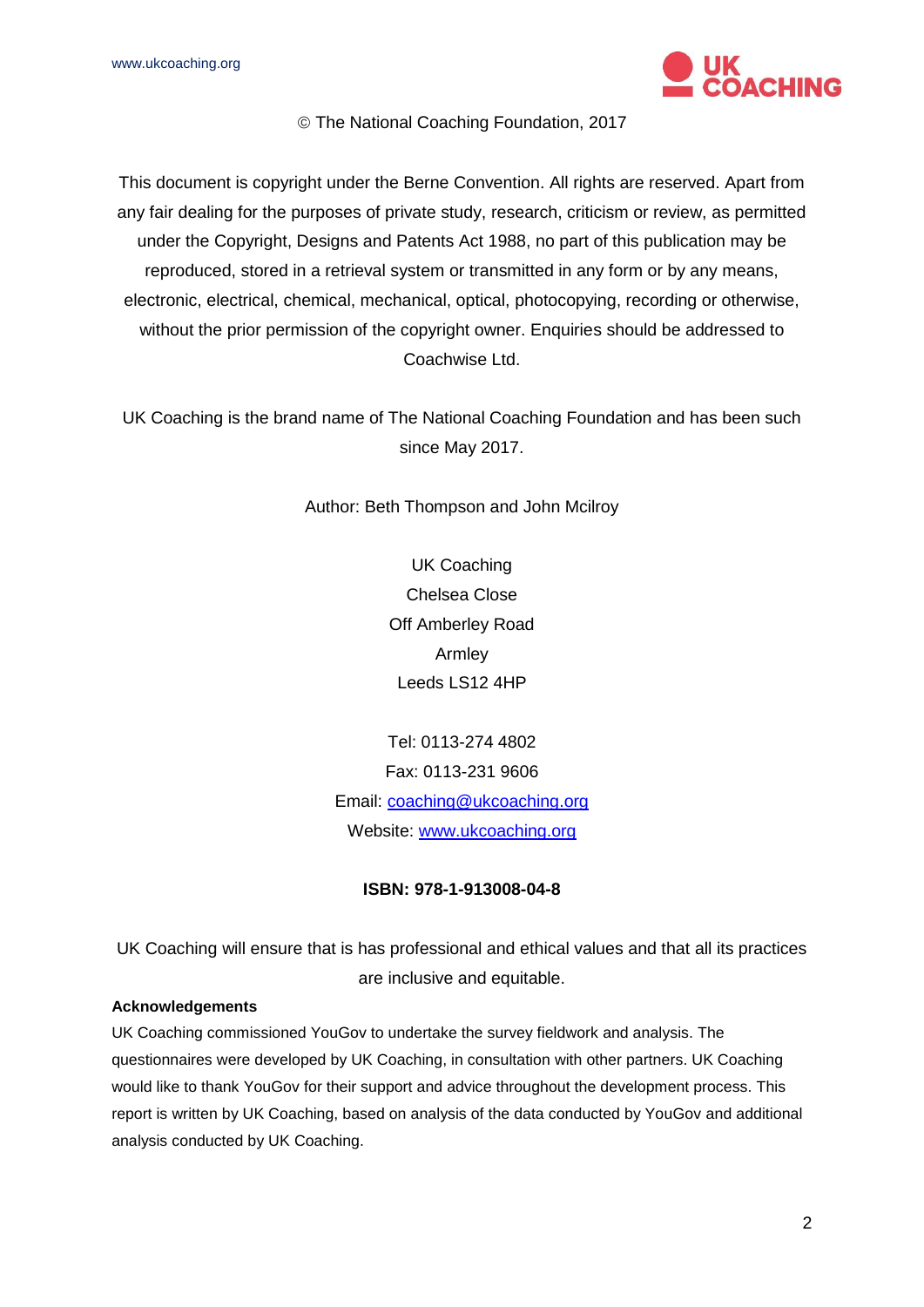

## **Contents**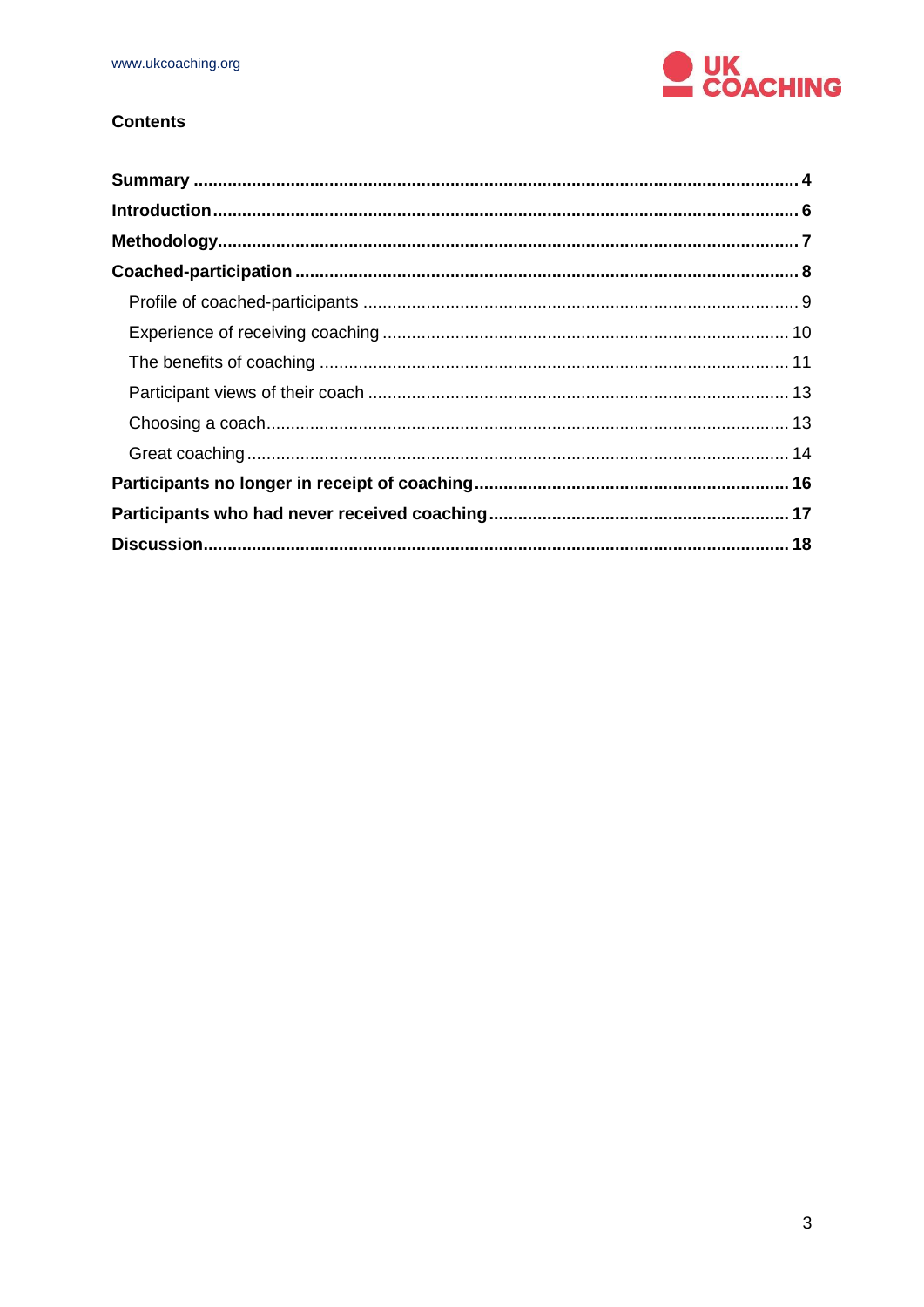

# <span id="page-3-0"></span>**Summary**

UK Coaching commissioned YouGov to survey 20,000 adults and 1,000 children in 2017. The primary aim of the survey was to explore the participant experience of receiving coaching and the experience of being a coach. The survey also asked members of public their views of coaches and coaching in general.

The survey incorporated a broader definition of coaching, to include anyone involved in or receiving coaching across the whole sport and physical activity sector.

This report presents the findings from the participant section of the survey.

### **Key findings**

- An estimated sixteen and a half million people in the UK have received coaching in sport and physical activity, in the last five years.
- Over nine-million adults have received coaching in the past twelve months alone (18% of the adult population).
- Women are more likely to receive coaching than men.
- The majority of those receiving coaching are from higher social grades, significantly higher than their representation in the UK population.
- Overall, those who receive coaching report a very positive experience. The vast majority say that they enjoy being coached; they feel their coach motivates them, encourages and supports them; and would recommend their coach to others.
- Three quarters (74%) of coached participants rated their last coached session as good. Only 1% rated their last session as poor.
- The vast majority of participants had confidence and trust in their coach.
- Participants report positive benefits of coaching beyond improvement in skills and performance, including improvement in physical health and mental well-being.
- Those in receipt of coaching were much more likely to rate their physical or mental health as excellent or good, compared to those not in receipt of coaching.
- Those in receipt of coaching had "stickier" sport and physical activity habits than those not in receipt of coaching: they were more likely to do more sport and physical activity; have increased their activity levels since the previous year; and would like to do more sport or physical activity in the future.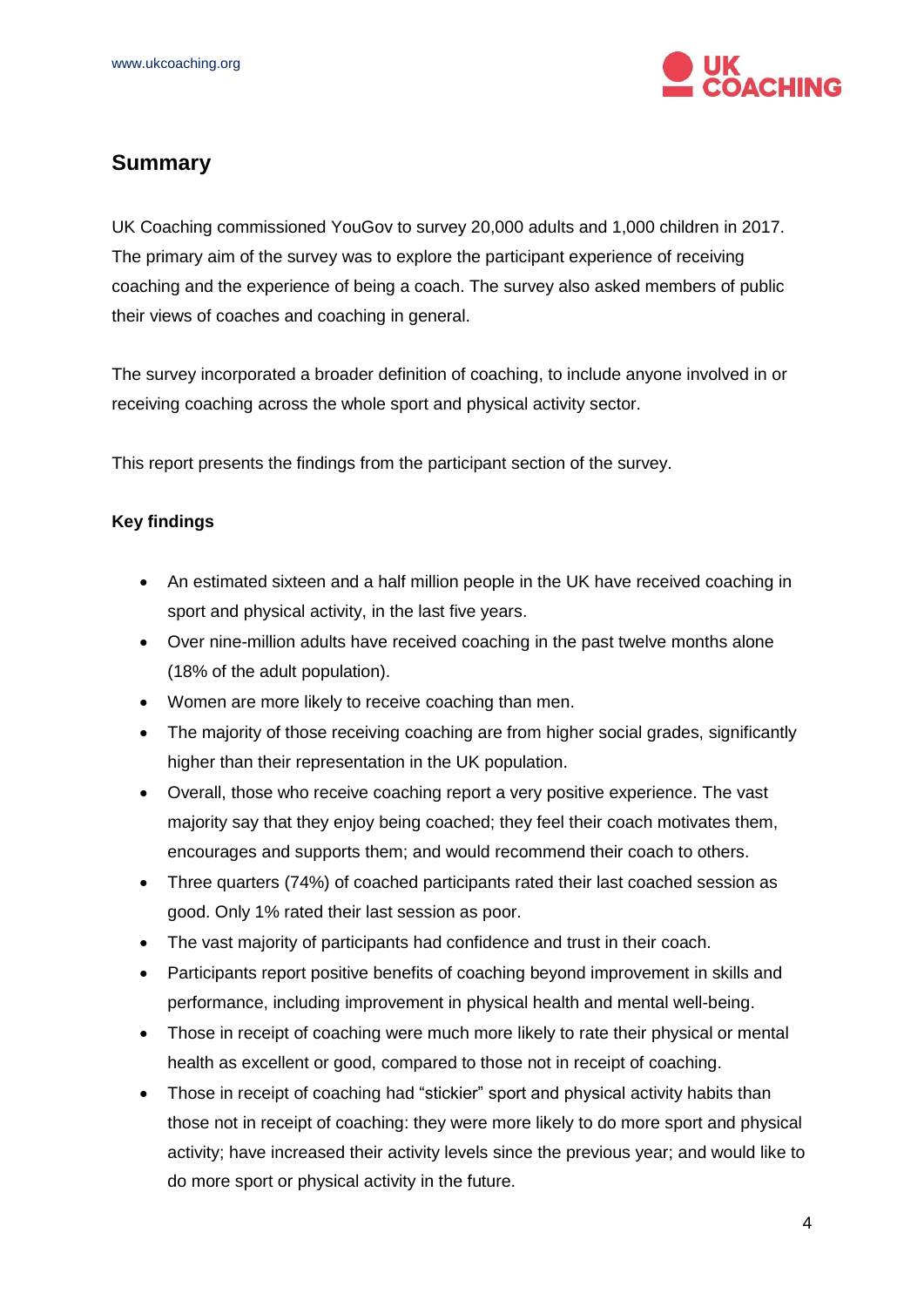

- Most participants did not think it was important that their coach was similar to them in terms of gender, age, background, but rather they valued their experience, people skills and reputation within the community.
- Over half of those no longer in receipt of coaching said they might be encouraged to return to a coached session in the future (55%). However, a substantial proportion (45%) said they would not be interested in receiving coaching again.
- Amongst those who have received coaching in the past, but not within twelve months, the cost of coached activity was regarded as the biggest barrier for returning to coaching. Reducing the cost of sessions might encourage them to return.
- Among those who have never received coaching and are not interested in doing so, their top reason is that they prefer to exercise on their own, followed by a feeling that coaching is not for people like them.

There are some variations in the data and this will be explored in further detail in future publications.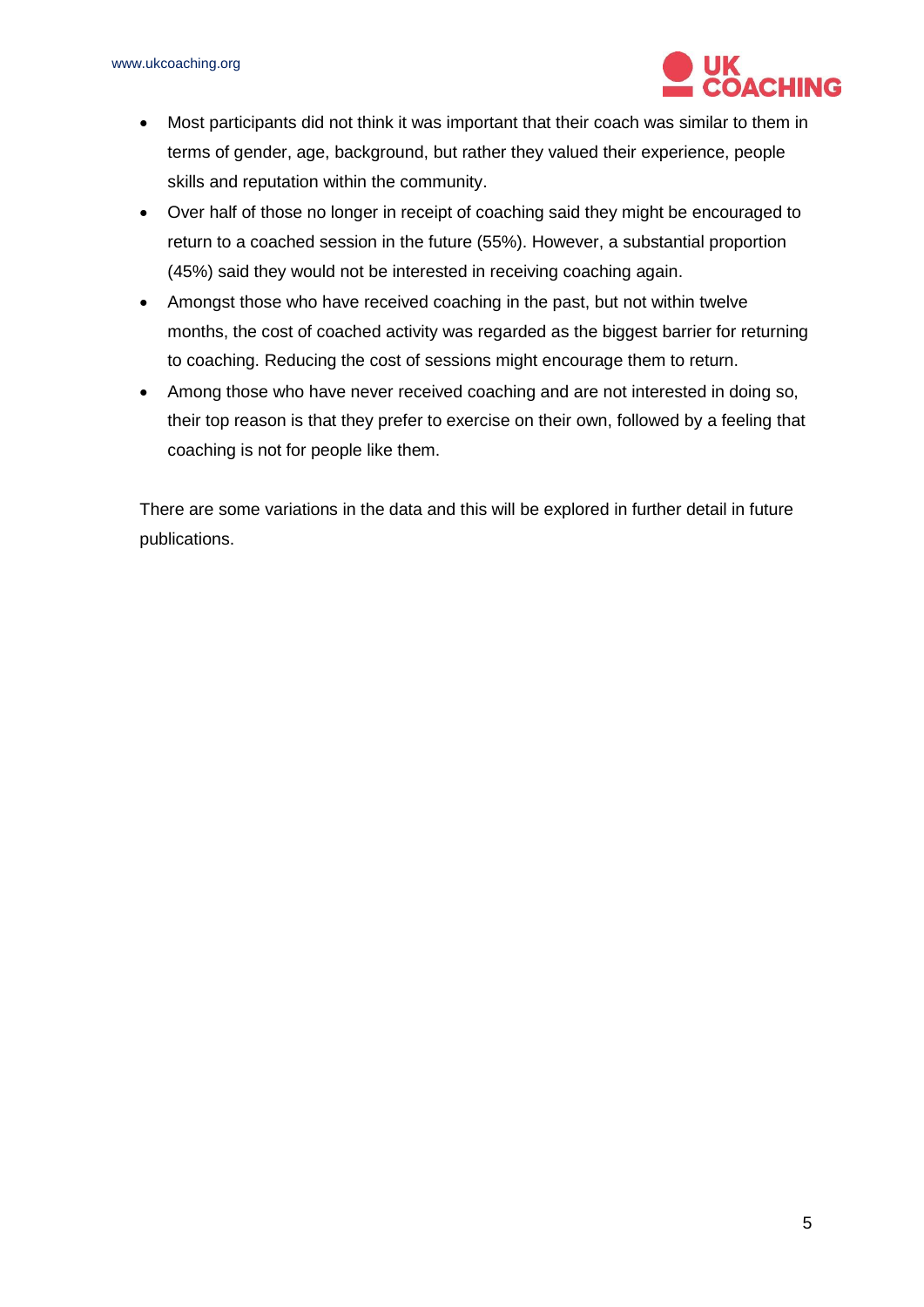

## <span id="page-5-0"></span>**Introduction**

In 2017 UK Coaching commissioned YouGov to undertake the largest ever survey into coaches and coaching. A nationally representative sample of 20,000 adults and 1,000 children were surveyed about their experience of receiving coaching and their experience of being a coach. The survey also asked the public about their perceptions of coaches and coaching in general.

This is the first major piece of research to encompass a broader definition of coaching, which includes anyone involved in or receiving coaching across the whole sport and physical activity sector. It recognises that participants receive coaching in a range of different settings and that coaches play a number of different roles, from coaches in sports clubs, to community activators and helpers, PE teachers, and exercise and fitness instructors. All contribute towards an active nation.

This report presents the findings from the participant section of the YouGov survey. It includes participants who have recently been in receipt of coaching and those who have received coaching at some point in the past.

This is the first statistical release of findings. Following this report, a number of thematic papers will be published, exploring specific areas of interest in greater detail.

Separate reports are available for:

- The coaching workforce
- Children and young people who have received coaching
- The general public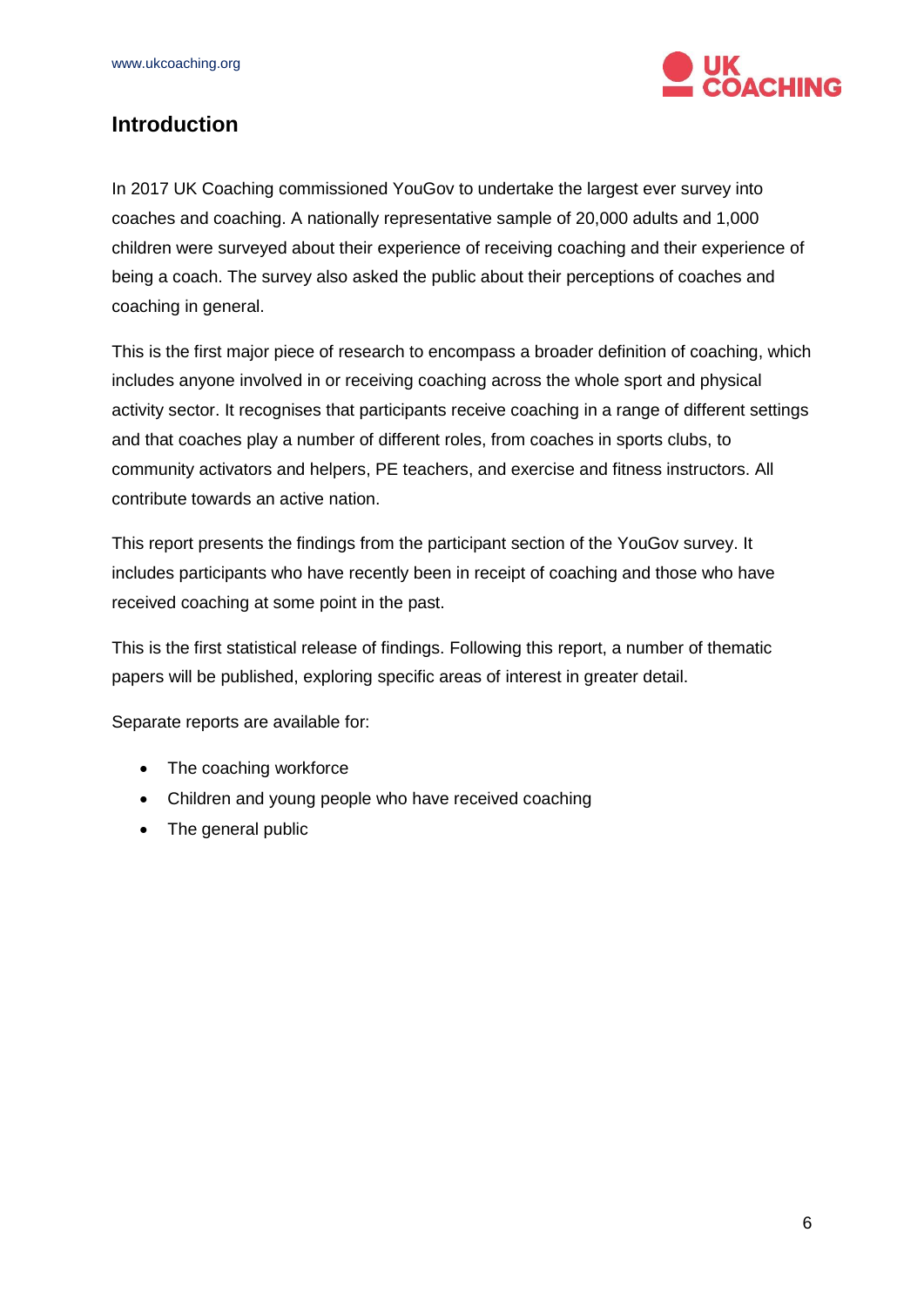

## <span id="page-6-0"></span>**Methodology**

YouGov conducted a survey of 20,688 UK adults aged 18+ in August 2017. The results are weighted to be representative of all UK adults (aged 18+).

The survey was administered online, using a questionnaire distributed to members of the YouGov panel of 800,000+ individuals. An email was sent to panellists selected at random from the base sample according to the sample definition, inviting them to take part in the survey.

Sample sizes:

| • All participants:                      | 20,688 |
|------------------------------------------|--------|
| • Coached participants:                  | 3,788  |
| • Coaches:                               | 1,350  |
| • Children and young people (aged 7-17): | 1,047  |

In order to explore all forms of coaching, 'coaching' has been defined for the purposes of this research as: "Coaching, instruction, training or tuition in ANY sport or physical activity. This can include any environment, such as formal sports club settings as well as informal community settings. It can include any sport or physical activity, including recreational or competitive sport, exercise, fitness, gym, dance, etc."

Below are the definitions for various terms used throughout the reports:

- Active coaches: people who have coached in the past twelve months.
- Inactive coaches: people who have coached in the past five years, but not in the past twelve months.
- Coached-participants: people who have received coaching in the past twelve months.
- BAME: Black, Asian, and minority ethnic (used to refer to members of non-white communities in the UK).
- Social grade: defined by the Market Research Society as a series of demographic classifications based on the occupation of the head of the household. The categories are classified as follows: AB: upper middle and middle class; C1: lower middle class; C2 skilled working class; DE: working class and non-working class. For the analysis, they have been grouped into higher grades (ABC1) and lower grades (C2DE).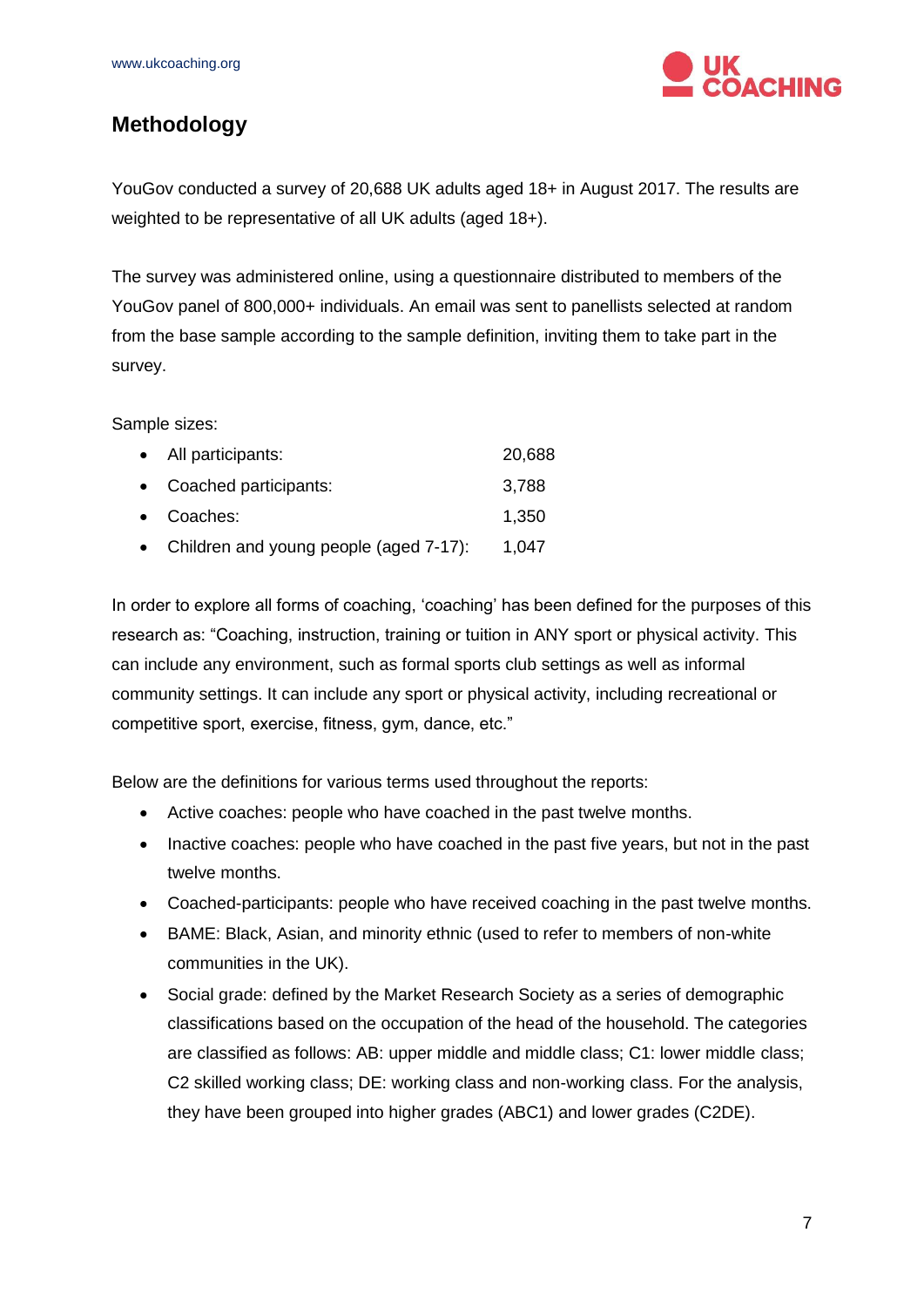

# <span id="page-7-0"></span>**Coached-participation**

In the last twelve months over nine million adults received coaching in sport and physical activity, representing 18% of the adult population. An estimated sixteen and a half million people have received coaching in the last five years.

#### **Table 1.1: Participants in receipt of coaching**

| Last time received coaching  | <b>Number</b> | % of population |
|------------------------------|---------------|-----------------|
| In the past 12 months        | 9,318,158     | 18              |
| In the past 2 years          | 2,588,377     | 5               |
| In the past 3 years          | 2,070,702     | 4               |
| In the past 5 years          | 2,588,377     | 5               |
| Total in the last five years | 16,430,552    | 32              |
| Longer than five years ago   | 14,453,300    | 28              |
| Total                        | 30,883,852    | 60              |

*Base: all those who have received coaching at any point in their lifetime.* 

*Population figures are based on ONS mid-year population estimates (18+) in the UK.*

Examining only recent recipients of coaching (those who received coaching within the previous twelve months), there are home country variations, as shown in the table below. Wales has the lowest proportion of adults in receipt of coaching (15%), compared to England, Scotland and Northern Ireland (18% respectively)

| <b>Home country</b> | <b>Number</b> | % of population |
|---------------------|---------------|-----------------|
| England             | 7,800,000     | 18              |
| Wales               | 373,000       | 15              |
| Scotland            | 787,000       | 18              |
| Northern Ireland    | 257,000       | 18              |

*Base: all those who have received coaching in the previous twelve months* 

*Population figures are based on ONS mid-year population estimates (18+) in the UK.*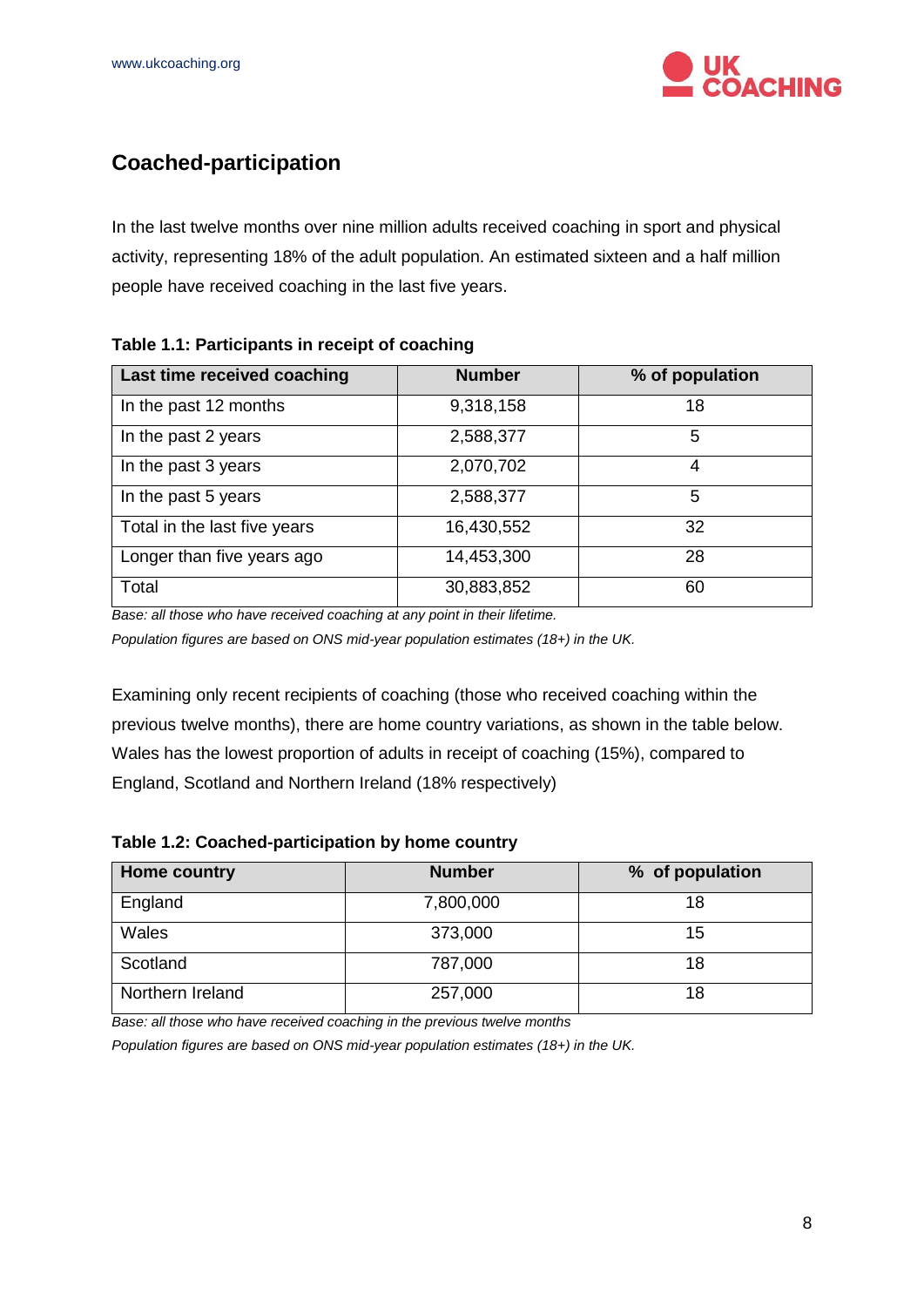

#### **Regional data**

London has the highest proportion of people receiving coaching among the English regions (22%), compared to 15% of adults in the North West.

| <b>Home country</b>         | <b>Number</b> | % of population |  |  |
|-----------------------------|---------------|-----------------|--|--|
| <b>North East</b>           | 380,000       | 18              |  |  |
| North West                  | 853,040       | 15              |  |  |
| <b>Yorkshire and Humber</b> | 683,725       | 16              |  |  |
| <b>East Midlands</b>        | 599,045       | 16              |  |  |
| <b>West Midlands</b>        | 724,752       | 16              |  |  |
| East of England             | 963,233       | 20              |  |  |
| South East                  | 1,276,759     | 18              |  |  |
| London                      | 1,496,695     | 22              |  |  |
| South West                  | 796,557       | 18              |  |  |

| Table 1.3: Coached-participation by home country |  |
|--------------------------------------------------|--|
|--------------------------------------------------|--|

*Base: all those who have received coaching in the previous twelve months. The regional total might not add up to the total in table 1.1 above, due to rounding.*

*Population figures are based on ONS mid-year population estimates (18+) in the UK.*

#### <span id="page-8-0"></span>**Profile of coached-participants**

Examining the demographic profile of those who received coaching in the previous twelve months, the majority were female (62%) compared to male (38%).

The majority of those receiving coaching were from higher social grades (68%), significantly higher than their representation in the UK population (57%). The proportion of adults in receipt of coaching from BAME backgrounds is slightly higher than the national average (17% compared to 14%).

Nearly a third of those in receipt of coaching said they had a physical or mental health condition or illness lasting or expected to last twelve months or more (31%), compared to around 20% nationally. Younger adults (18-34) were more likely to receive coaching than older adults.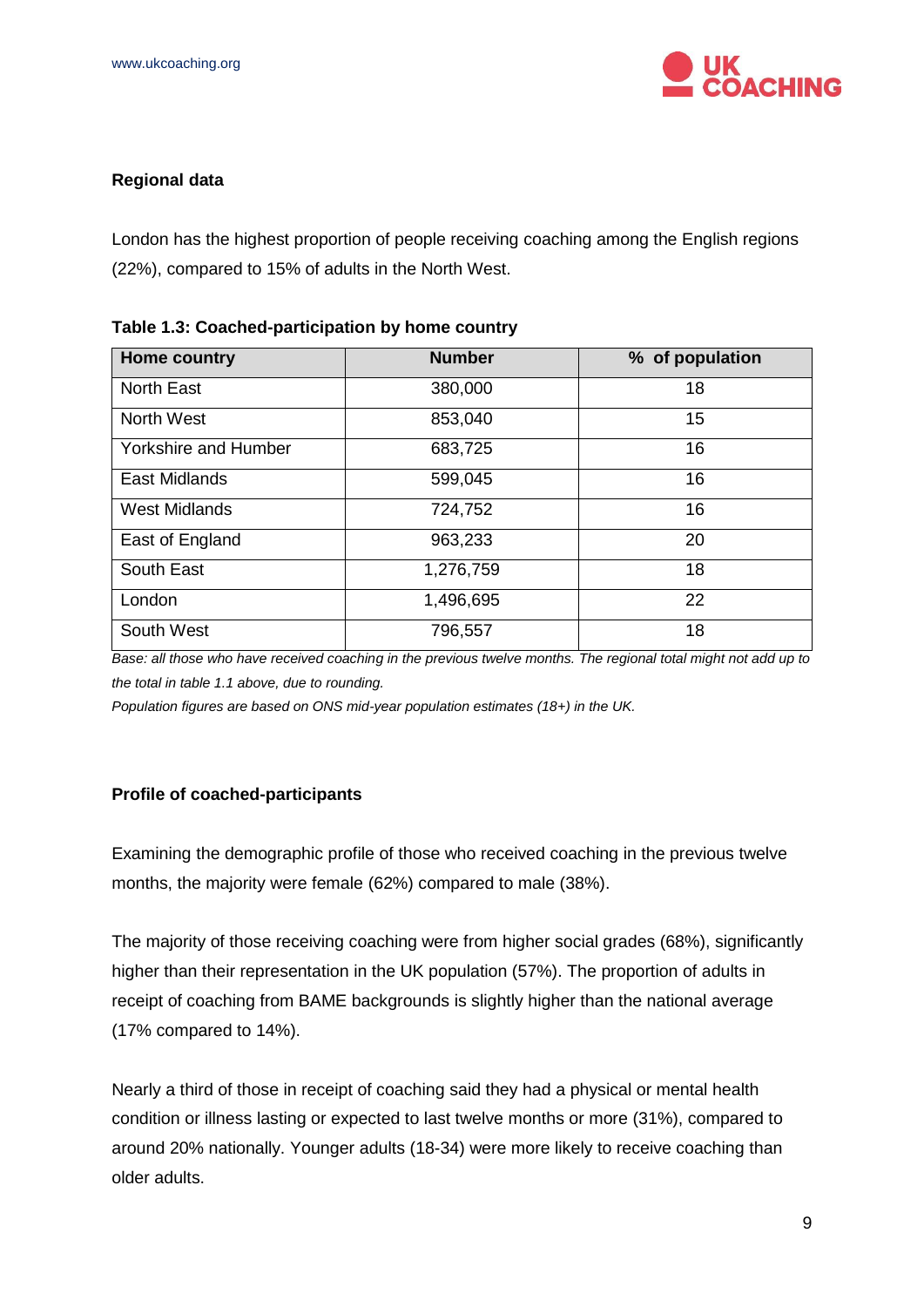

| <b>Coached participants</b>            | $\frac{9}{6}$ |
|----------------------------------------|---------------|
| Male                                   | 38            |
| Female                                 | 62            |
| 18-24                                  | 18            |
| 25-34                                  | 21            |
| 35-44                                  | 18            |
| 45-54                                  | 14            |
| 55-64                                  | 13            |
| $65+$                                  | 16            |
| White                                  | 83            |
| <b>BAME</b>                            | 17            |
| Physical or mental health condition    | 31            |
| No physical or mental health condition | 61            |
| Higher social grades                   | 68            |
| Lower social grades                    | 32            |

#### **Table 1.4 Profile of coached participants**

*Base: all those who have received coaching in the previous twelve months*

#### <span id="page-9-0"></span>**Experience of receiving coaching**

-

Those in receipt of coaching were overwhelmingly positive about their experience. Overall, three quarters of participants (74%) rated their last session as good and only 1% rated it as poor<sup>1</sup>.

#### **Table 1.5: Participants ratings of coaching received**

| Rating  | $\%$ |
|---------|------|
| Good    | 74   |
| Neutral | 25   |
| Poor    |      |

*Base: all those who have received coaching in the previous twelve months*

Exploring their experience of coaching in further detail, participants reported overwhelmingly positive responses across all factors. Four out of five participants (83%) said that their coach

<sup>1</sup>A ten point scale was used. 'Good' was any rating between eight and ten. 'Poor' was any rating of three or lower. The neutral score of four to seven was recorded by 25% of coached participants.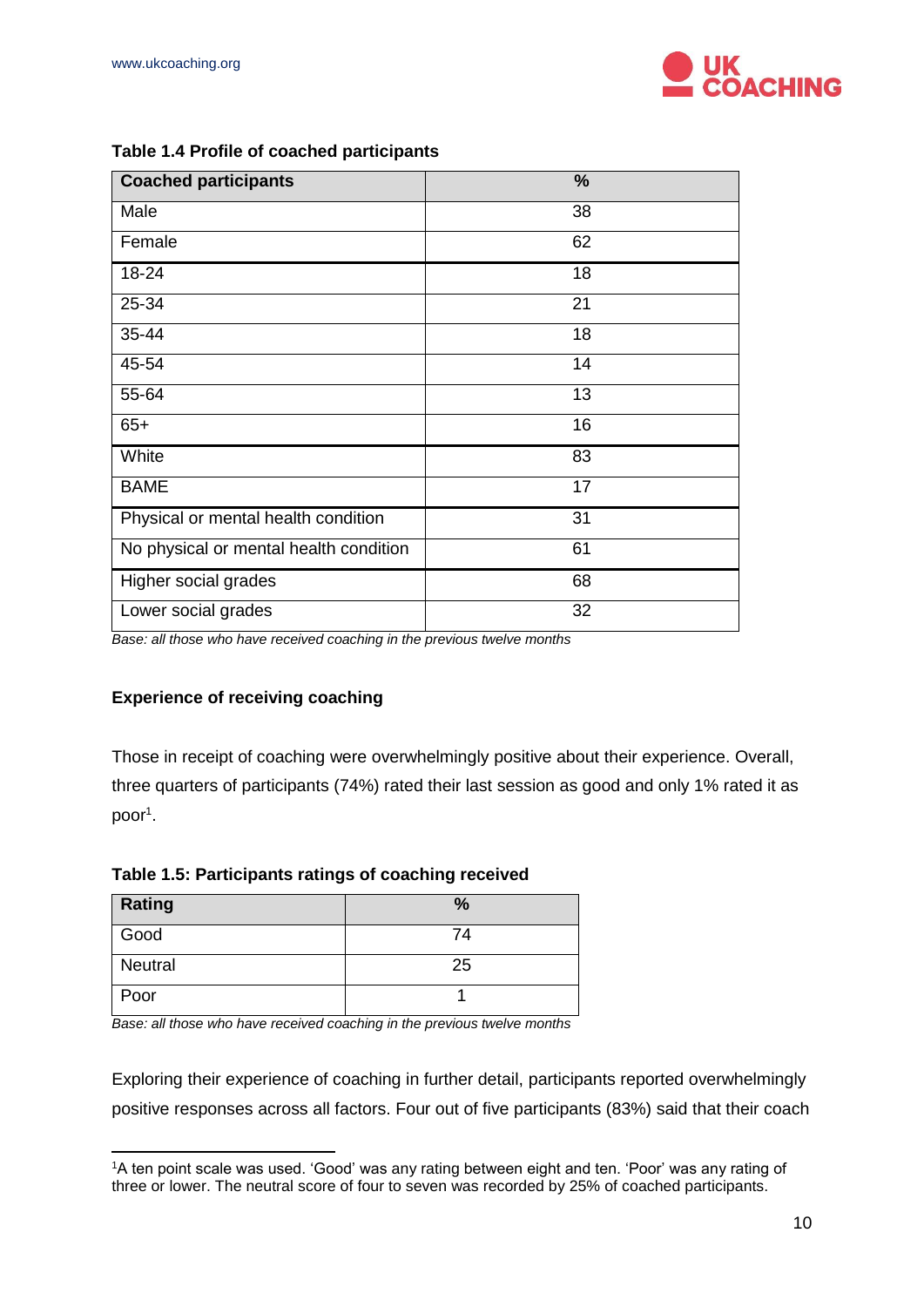

motivated them to do better and over three-quarters (77%) said that they enjoyed being coached.

Across all these factors there was very little disagreement, with the remaining participants giving neutral responses.

|  | Table 1.6: Experience of receiving coaching |  |  |
|--|---------------------------------------------|--|--|
|  |                                             |  |  |

| <b>Experience</b>                                           | % Agree | % Disagree |
|-------------------------------------------------------------|---------|------------|
| My coach motivates me do be better                          | 83      |            |
| My coach encourages me to come back                         | 78      | 2          |
| I enjoy being coached                                       | 77      | 3          |
| Coaching meets individual sport and physical activity needs | 77      | າ          |
| My coach pushes me to do more                               | 77      | 3          |
| My coach listens to me                                      | 72      | 3          |
| My coach supports me to achieve my individual goals         | 71      | 3          |

*Base: all those who have received coaching in the previous twelve months. Excludes neutral responses*

There are some variations in the data, particularly in terms of age and gender. This will be explored in further detail in future publications.

#### <span id="page-10-0"></span>**The benefits of coaching**

Coached participants were asked to consider the benefits of coaching. The vast majority felt that coaching helped them to improve various aspects of their health, beyond just skills and performance: 84% believed that the coaching they received helped to improve their fitness; 82% said it helped them to improve their physical health; and 71% their mental health and well-being.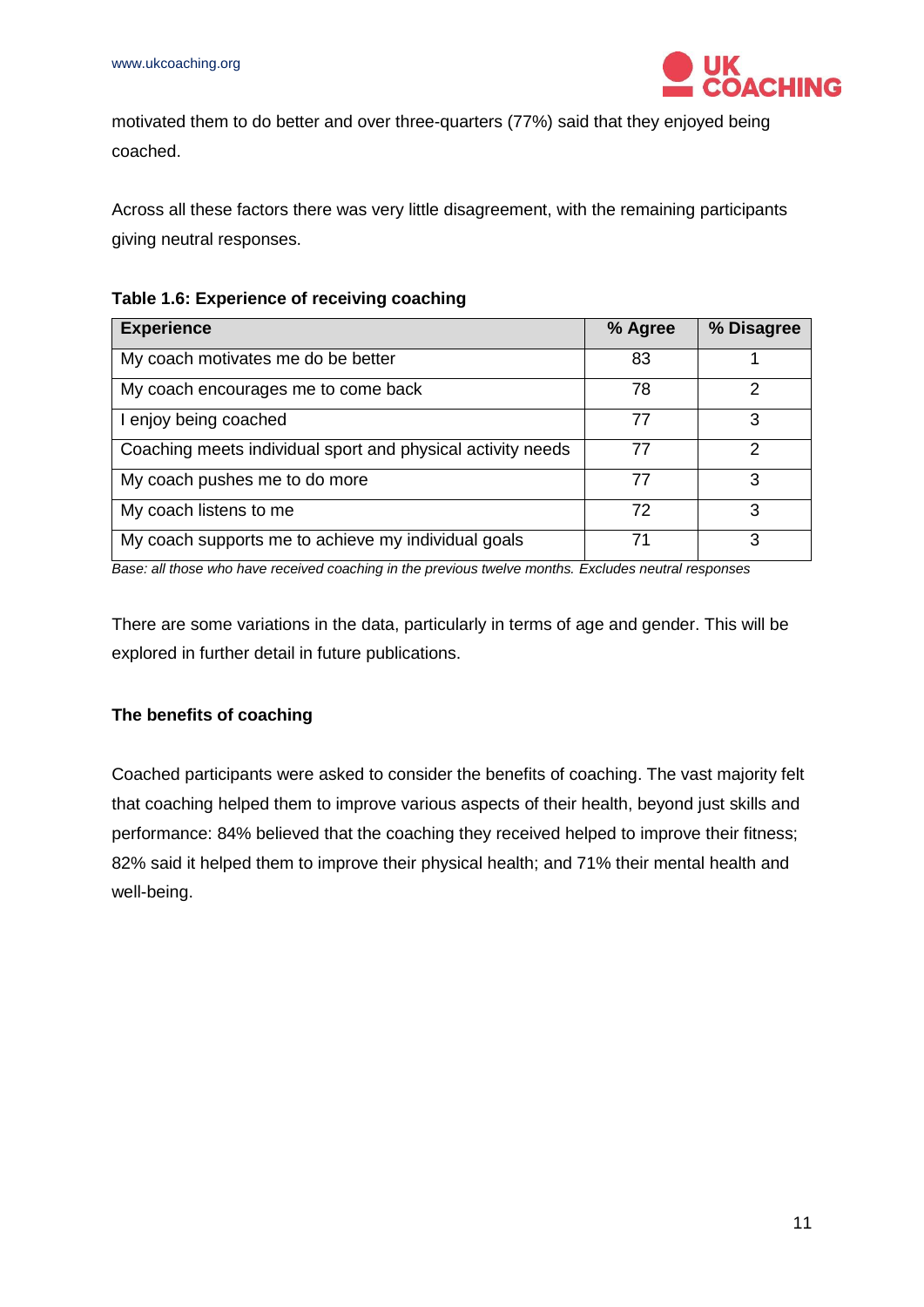

### **Table 1.7: Benefits of coaching**

| <b>Benefits</b>                                            | % Agree | % Disagree |
|------------------------------------------------------------|---------|------------|
| The coaching I receive helps to improve my                 | 86      |            |
| skills/performance                                         |         |            |
| The coaching I receive helps to improve my fitness         | 84      | າ          |
| The coaching I receive helps to improve my physical health | 82      | っ          |
| The coaching I receive helps to improve my mental health   | 71      | 4          |
| and well-being                                             |         |            |

*Base: all those who have received coaching in the previous twelve months. Excludes neutral responses.*

Next, participants were asked to rate their own physical and mental health. The findings were compared between those who were in receipt of coaching in the last twelve months; those who participated in sport and physical activity in the previous 12 months; and those who had never received coaching. Those who were in receipt of coaching were more likely to rate their physical health as excellent or good, compared to those who participated in sport and physical activity in the previous twelve months and those who had never received coaching.

Furthermore, those who were in receipt of coaching did more sport and physical activity each week; had increased their levels of activity since the previous year; and were more likely to want to do more sport and physical activity in the future, compared to others.

| <b>Benefits</b>                  | <b>Coached last</b> | <b>Participated</b> | <b>Never received</b> |
|----------------------------------|---------------------|---------------------|-----------------------|
|                                  | 12 mths $%$         | last 12 mths $%$    | coaching %            |
| Rated own physical health as     | 37                  | 32                  | 22                    |
| excellent or good                |                     |                     |                       |
| Rated own mental health and      | 49                  | 48                  | 46                    |
| well-being as excellent or good  |                     |                     |                       |
| Done more sport and physical     | 23                  | 16                  | 12                    |
| activity in the last 12 months   |                     |                     |                       |
| Would like to do more sport and  | 36                  | 33                  | 25                    |
| physical activity                |                     |                     |                       |
| Time spent in sport and physical | 220                 | 188                 | 157                   |
| activity (minutes per week)      |                     |                     |                       |

**Table 1.8: Benefits of coaching by participant group**

*Base: all those who have received coaching in the previous twelve months.*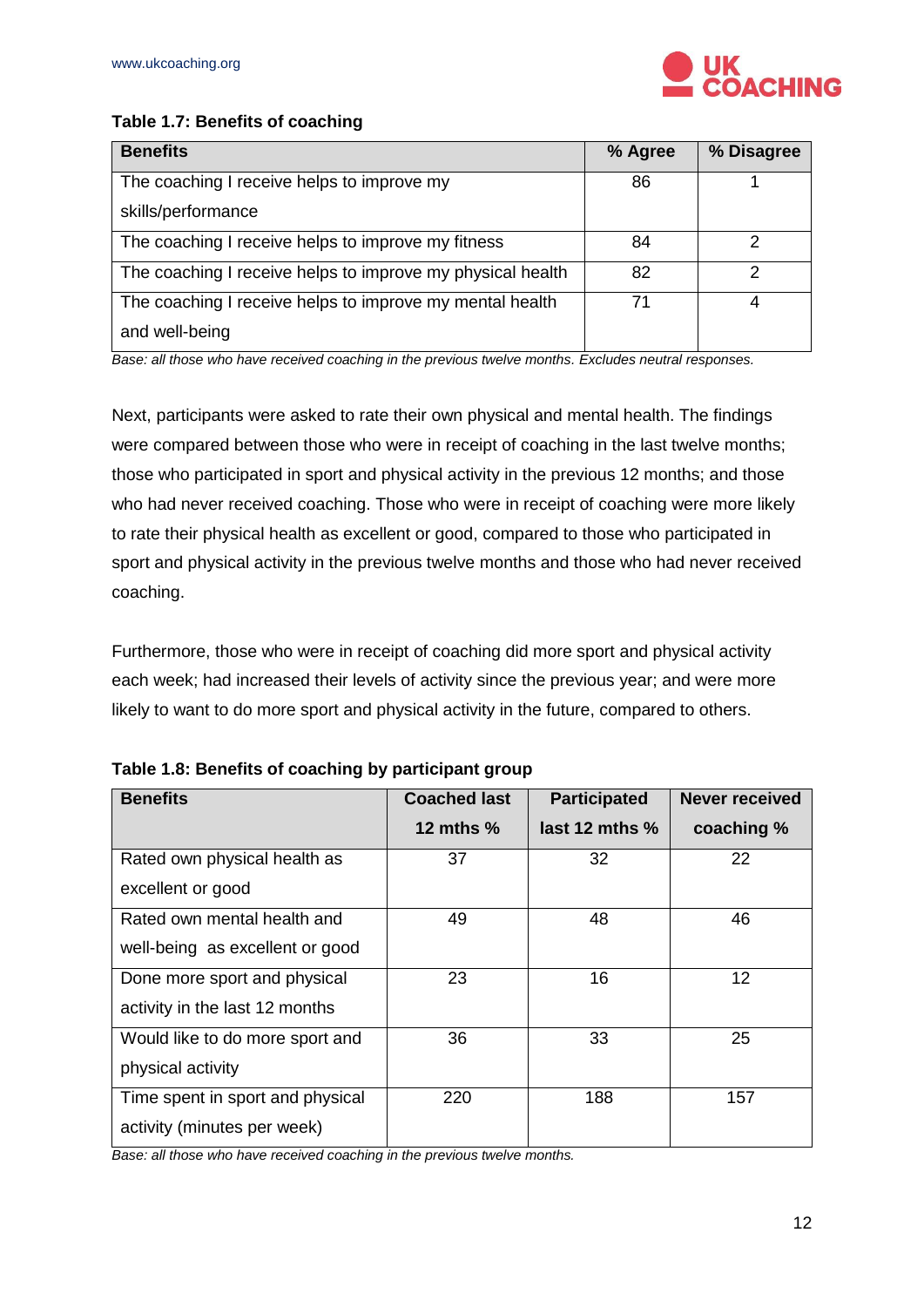

### <span id="page-12-0"></span>**Participant views of their coach**

Participants' positivity about the coaching they received continued when asked to consider their coach. The overwhelming majority (85%) reported that they had confidence and trust in their coach, with 82% agreeing that they would recommend their coach to others. Three quarters of participants (75%) said they had a good relationship with him or her.

Across all these factors there was very little disagreement, with the remaining participants giving neutral responses.

A smaller proportion of participants said they felt part of a team or community through being coached (57%) and less than half (42%) said that coaching gave them access to social opportunities.

| <b>Participant views</b>                             | $\frac{0}{0}$ | $\frac{0}{0}$   |
|------------------------------------------------------|---------------|-----------------|
|                                                      | <b>Agree</b>  | <b>Disagree</b> |
| I have confidence and trust in my coach              | 85            |                 |
| I would recommend my coach to others                 | 82            |                 |
| I have a good relationship with my coach             | 75            | 2               |
| Through coaching, I feel part of a team or community | 57            | 11              |
| Through coaching, I have access to a range of social | 42            | 21              |
| opportunities                                        |               |                 |

#### **Table 1.9: Participant views of their coach**

*Base: all those who have received coaching in the previous twelve months. Excludes neutral responses.*

#### <span id="page-12-1"></span>**Choosing a coach**

The survey asked participants the most important things they looked for when choosing a coach. Participants were most likely to select a coach based on the coach's experience (72%), personal and people skills (70%) and qualifications/training (65%).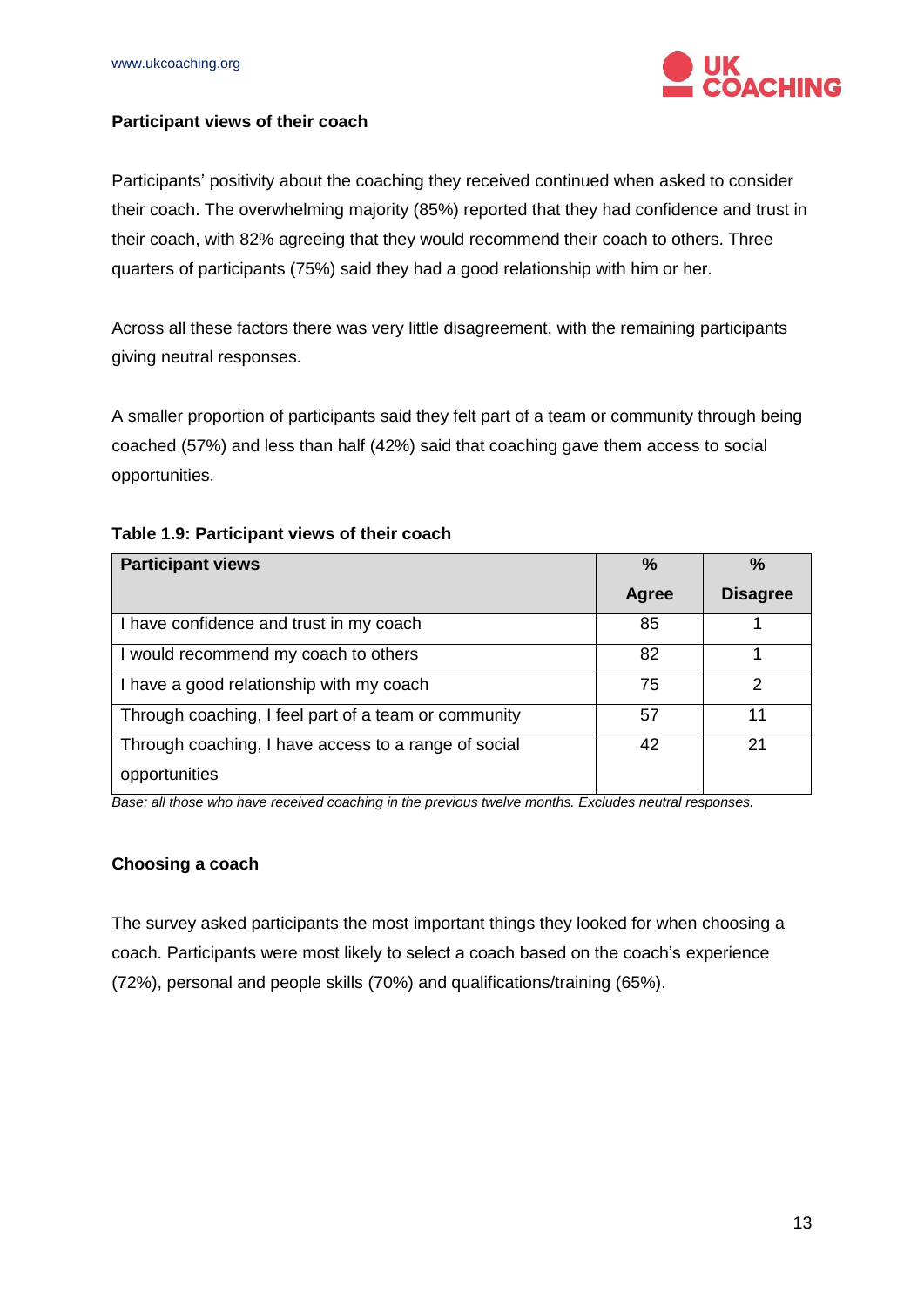

#### **Table 1.10: Considerations when choosing a coach**

| Choosing a coach              | %  |
|-------------------------------|----|
| Experience                    | 72 |
| Personal and people skills    | 70 |
| Qualifications and training   | 65 |
| Someone who can understand me | 57 |
| Good reputation               | 42 |

*Base: all those who have received coaching in the previous twelve months. Respondents could select more than one option, therefore percentages do not add up to 100%.*

Overall, participants thought that it was more important that a coach understands them (57%, table 1.10) than it was to have the same characteristics as them, such as personality, gender, age, life experience and background (table 1.11).

| <b>Choosing a coach</b>             |  |
|-------------------------------------|--|
| Has a similar personality to me     |  |
| Is the same gender as me            |  |
| Is a similar age to me              |  |
| Has a similar life experience to me |  |
| Is from a similar background to me  |  |

*Base: all those who have received coaching in the previous twelve months. Respondents could select more than one option, therefore percentages do not add up to 100%.*

### <span id="page-13-0"></span>**Great coaching**

Participants who received coaching were asked what they thought made a great sport and physical activity coach. The findings included a combination of technical coaching skills and social skills. The ability of a coach to give constructive feedback and corrections was the most common response, followed by being friendly and approachable. Getting good results, such as winning games and matches, and knowing the rules of the game, were not seen as important to participants.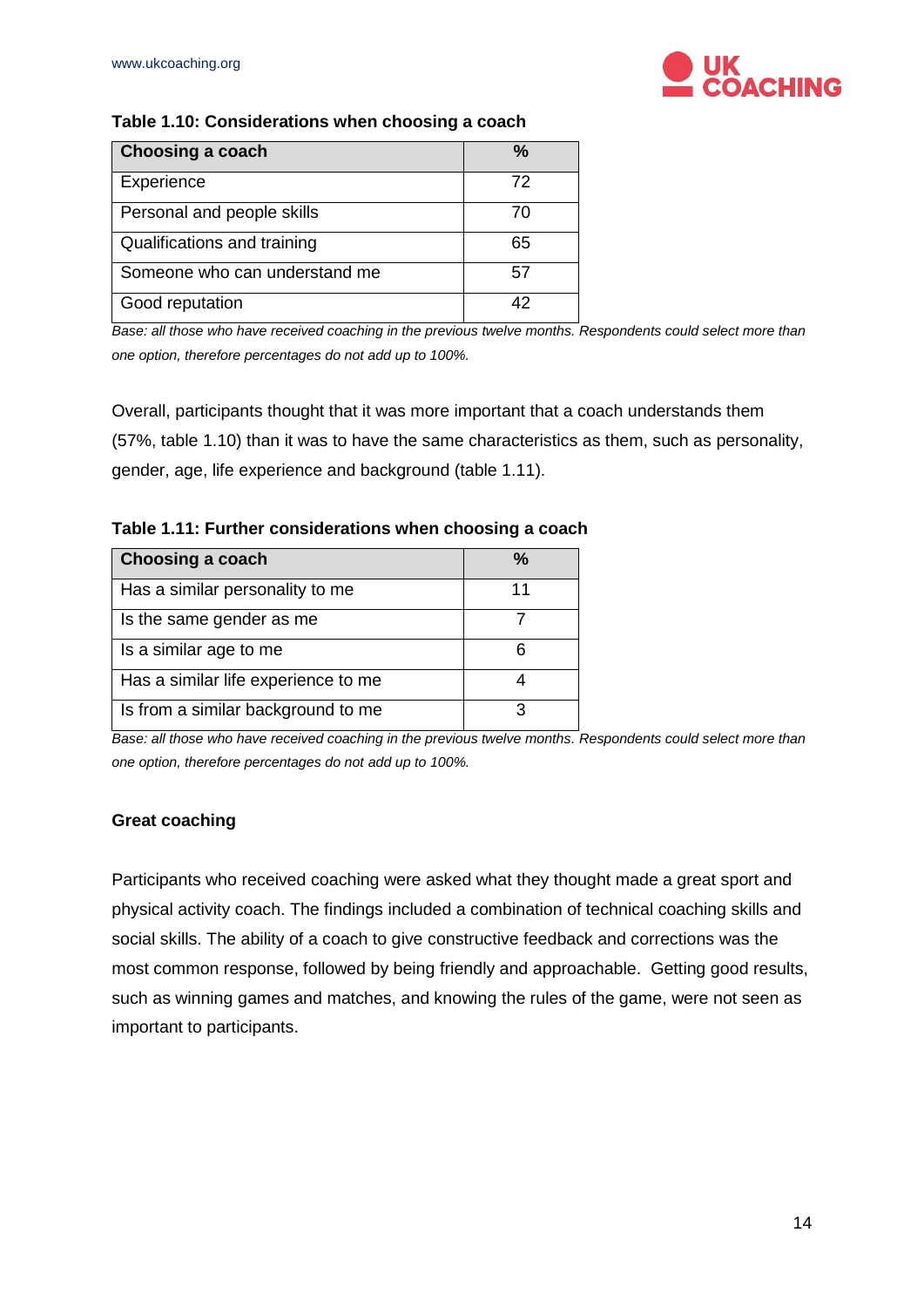

| <b>Great coaches</b><br>%<br>Give constructive feedback and corrections<br>53<br>50<br>Friendly and approachable<br>44<br>Improve skills and ability<br>Qualified/trained<br>39<br>Create a warm and welcoming environment<br>39<br>38<br>Treat all participants as individuals<br>36<br>Build good relationships<br>Have previous experience of coaching<br>20<br>12<br>Get good results (ie win matches/games) |                            |    |
|------------------------------------------------------------------------------------------------------------------------------------------------------------------------------------------------------------------------------------------------------------------------------------------------------------------------------------------------------------------------------------------------------------------|----------------------------|----|
|                                                                                                                                                                                                                                                                                                                                                                                                                  |                            |    |
|                                                                                                                                                                                                                                                                                                                                                                                                                  |                            |    |
|                                                                                                                                                                                                                                                                                                                                                                                                                  |                            |    |
|                                                                                                                                                                                                                                                                                                                                                                                                                  |                            |    |
|                                                                                                                                                                                                                                                                                                                                                                                                                  |                            |    |
|                                                                                                                                                                                                                                                                                                                                                                                                                  |                            |    |
|                                                                                                                                                                                                                                                                                                                                                                                                                  |                            |    |
|                                                                                                                                                                                                                                                                                                                                                                                                                  |                            |    |
|                                                                                                                                                                                                                                                                                                                                                                                                                  |                            |    |
|                                                                                                                                                                                                                                                                                                                                                                                                                  |                            |    |
|                                                                                                                                                                                                                                                                                                                                                                                                                  | Know the rules of the game | 12 |

## **Table 1.12: Participant views of great coaches**

**Base: all those who have received coaching in the previous twelve months. Respondents could select more than** *one option, therefore percentages do not add up to 100%.*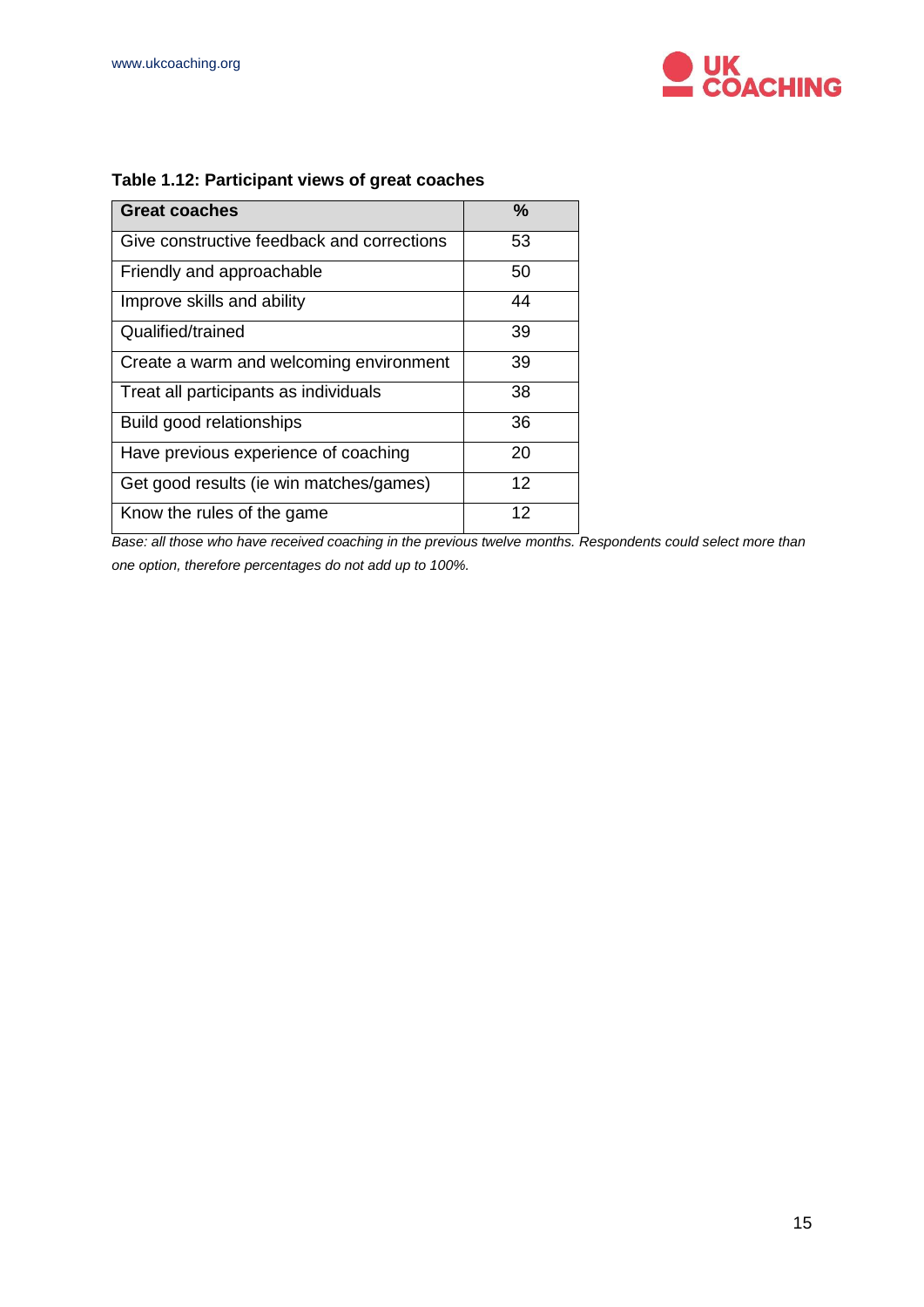

## <span id="page-15-0"></span>**Participants no longer in receipt of coaching**

Over seven million people (14% of adults in the UK) reported that they received coaching in the last five years, but not in the last 12 months.

Over half of those no longer in receipt of coaching said they might be encouraged to return to a coached session in the future (55%). However, a substantial proportion (45%) said they would not be interested in receiving coaching again.

Reducing the cost of sessions was the most common factor cited that might encourage people to take part in sessions in the future (34%), followed by providing sessions at more convenient times (19%) and introducing more fun into coached-sessions (13%).

Improving the quality of coaching was cited by only 6% of respondents.

| <b>Factors</b>                             | %              |
|--------------------------------------------|----------------|
| Reduce the cost of sessions                | 34             |
| Provide sessions at more convenient times  | 19             |
| for me                                     |                |
| Introduce more fun                         | 13             |
| Introduce more social activities           | 8              |
| Improve the facilities                     | 8              |
| Provide more sessions                      | $\overline{7}$ |
| Improve the quality of coaching            | 6              |
| Reduce the number of competitions or       | 3              |
| events                                     |                |
| Introduce more competitions or events      | 3              |
| Not interested in receiving coaching again | 45             |

**Table 1.13: What would attract people back into coached sessions**

*Base: all those who have received coaching in the past five years, but not the previous twelve months. Respondents could select more than one option, therefore percentages do not add up to 100%.*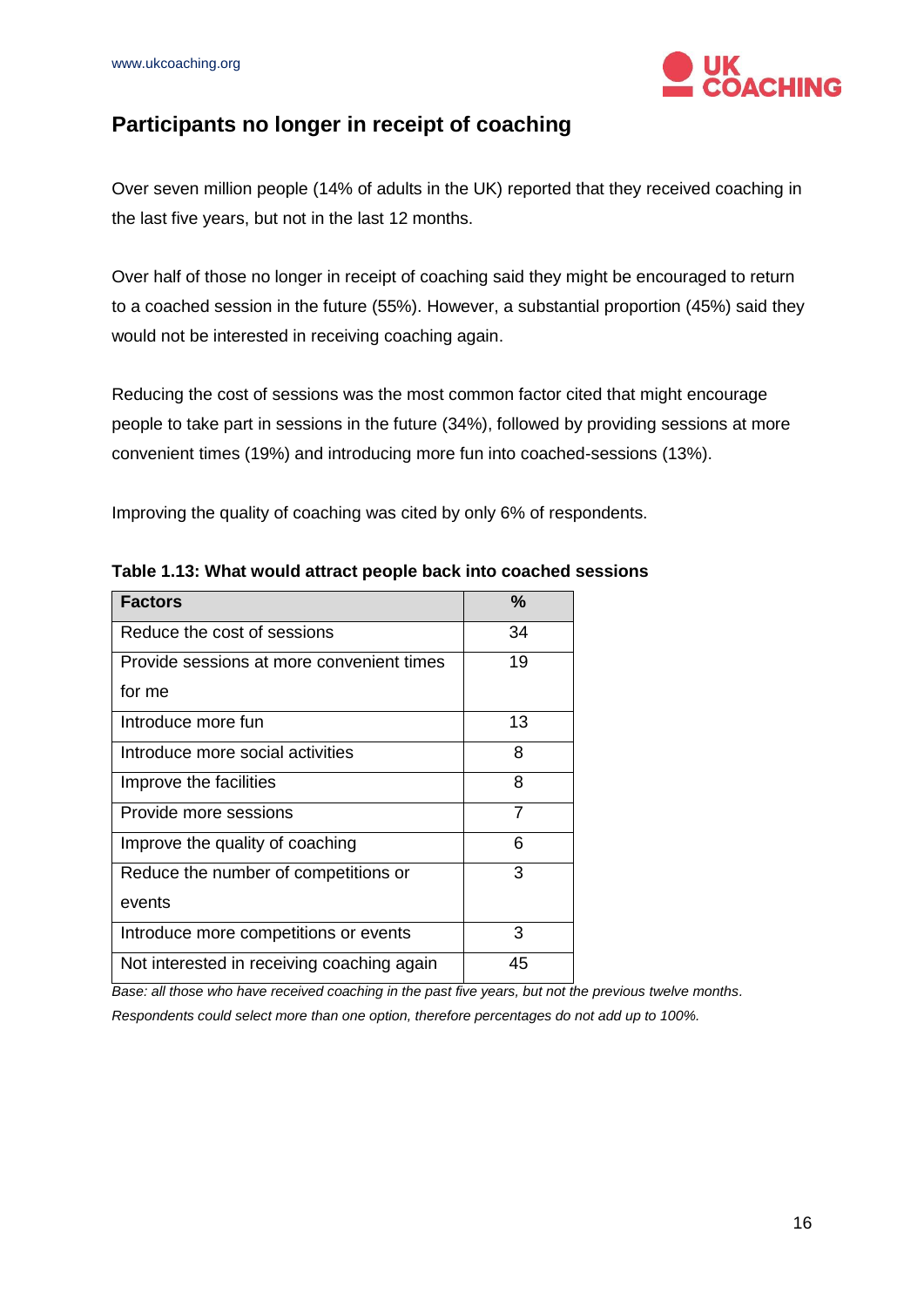

## <span id="page-16-0"></span>**Participants who had never received coaching**

Of those who had never received coaching in the past, the vast majority (74%) said they would not be interested in doing so in the future. Asked why they would not be interested in receiving coaching, most said that they preferred to exercise/play sport on their own or thought that coached sessions were not for people like them.

The cost of coached-sessions was cited by around a quarter of respondents (24%) as the main barrier.

| <b>Reasons</b>                                   | $\%$ |
|--------------------------------------------------|------|
| They prefer to exercise/do sport on their own    | 35   |
| They think it is not for people like them        | 29   |
| It costs too much                                | 24   |
| They don't need a coach for their sport/activity |      |
| They don't have time                             |      |

#### **Table 1.14 Reasons why they are not interested in receiving coaching**

*Base: all those who had never received coaching. Respondents could select more than one option, therefore percentages do not add up to 100%.*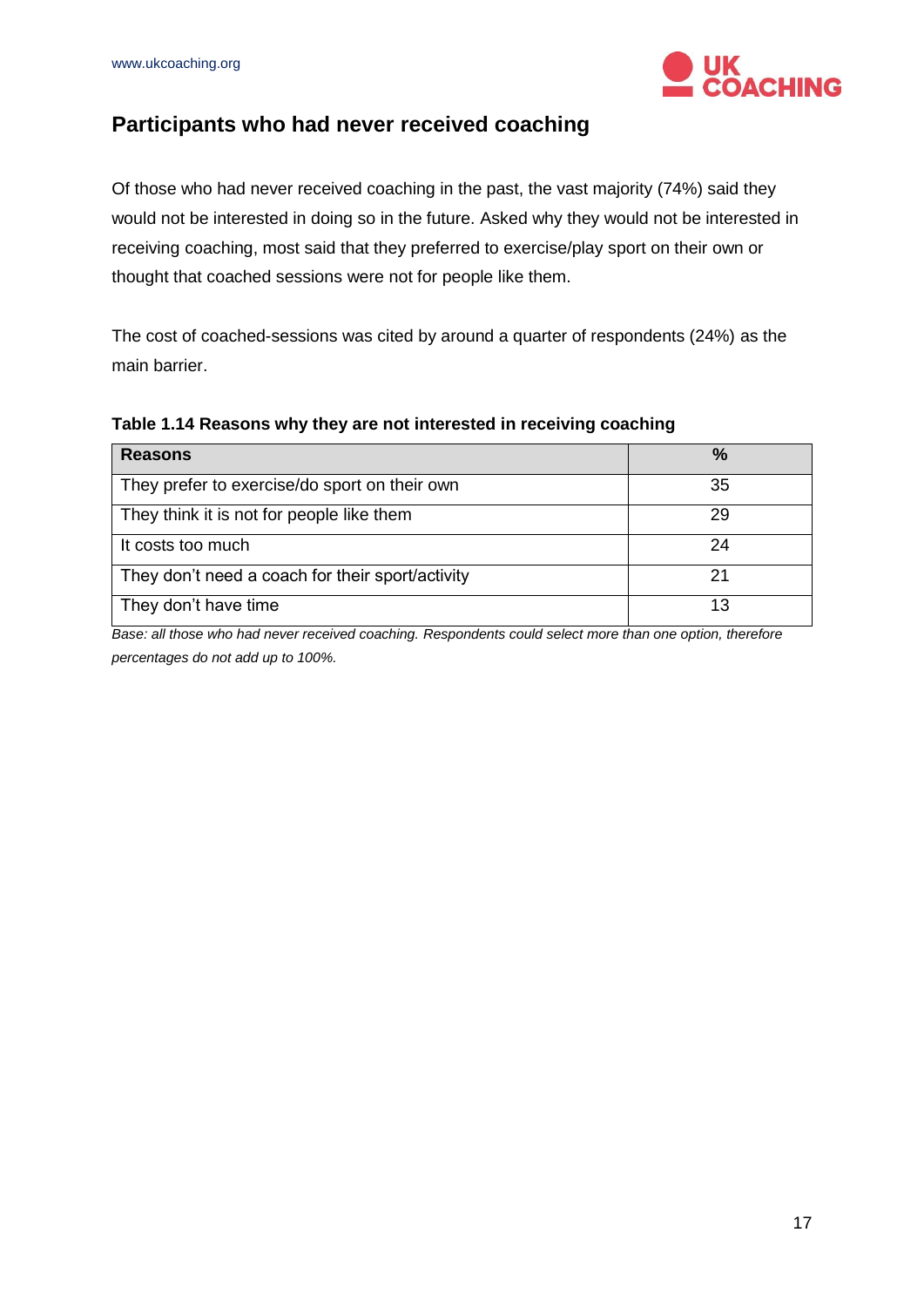

## <span id="page-17-0"></span>**Discussion**

This report presents the findings from the largest nationally representative survey conducted of coaches and coaching in the UK. It was the first research to include a broader definition of coaching, recognising changing government policy and the wider work of UK Coaching, supporting coaches across the whole sport and physical sector. The survey has set a new baseline of data, which will enable UK Coaching and the wider sector to monitor and measure progress. It is hoped that the survey will be repeated on a regular basis.

A substantial proportion of the adult population take part in coached activity each and every day. Over sixteen million adults have received coaching in the last five years, with over nine million in the last twelve months alone. The potential impact of coaches on individuals, communities and society is significant. Consistent with other research, this survey has shown that women are more likely to engage in coached activity compared to men (62% and 38% respectively). This suggests that increasing the opportunity for participants to take part in more coached-activity, may help to increase female participation in sport and physical activity more generally.

It is interesting to note the higher proportion of BAME groups and people with physical or mental health conditions that receive coaching, compared to their representation in the national population. Overall, this demonstrates that coaching is an inclusive activity that has the potential to engage with groups that are typically underrepresented in other types of sport and physical activity.

Participant experience of coaching is overwhelmingly positive. Most people who received coaching said that they enjoyed it, that their coach motivated them to do better and to come back, and helped them to achieve their individual goals. Three quarters of participants (74%) rated their last coached session as good and only 1% of participants rated their experience as poor. In addition, the vast majority of participants had confidence and trust in their coach.

The survey has shown that receiving coaching is a positive and enjoyable experience. It has also shown the benefits of coaching, beyond what might be expected, such as improvement in skills and performance. The vast majority of participants said that coaching helped them in other ways too, including improving their physical health and mental well-being. Those in receipt of coaching were much more likely to rate their physical or mental health as excellent or good, compared to those not in receipt of coaching. Furthermore those in receipt of